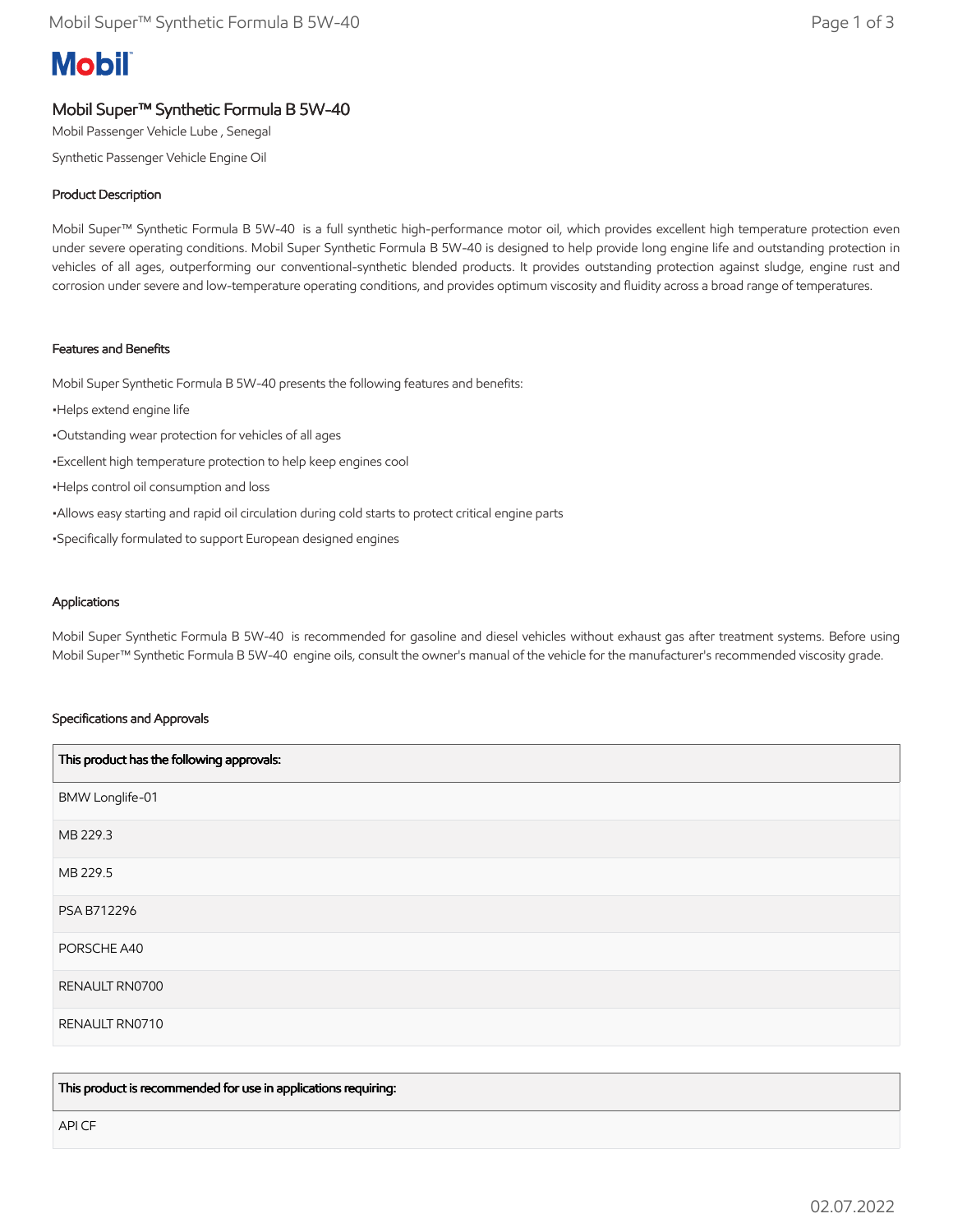| This product meets or exceeds the requirements of: |
|----------------------------------------------------|
| ACEA A3/B3                                         |
| ACEA A3/B4-16                                      |
| API SJ                                             |
| API SL                                             |
| MB-Approval 229.3                                  |
| <b>API SN</b>                                      |
| VW 502 00                                          |
| VW 505 00                                          |

#### Properties and Specifications

| Property                                      |                  |
|-----------------------------------------------|------------------|
| Grade                                         | <b>SAE 5W-40</b> |
| Kinematic Viscosity @ 100 C, mm2/s, ASTM D445 | 13               |
| Kinematic Viscosity @ 40 C, mm2/s, ASTM D445  | 69.5             |
| Density @ 15 C, g/ml, ASTM D4052              | 0.85             |
| Pour Point, °C, ASTM D97                      | $-39$            |
| Flash Point, Cleveland Open Cup, °C, ASTM D92 | 238              |
| Ash, Sulfated, mass%, ASTM D874               | 1.1              |
| Phosphorus, mass%, ASTM D4951                 | 0.10             |

#### Health and safety

Health and Safety recommendations for this product can be found on the Material Safety Data Sheet (MSDS) @ [http://www.msds.exxonmobil.com/psims](http://www.msds.exxonmobil.com/psims/psims.aspx) /psims.aspx

All trademarks used herein are trademarks or registered trademarks of Exxon Mobil Corporation or one of its subsidiaries unless indicated otherwise.

01-2022 MOBIL OIL SENEGAL KM 7,5 Boulevard du Centenaire de la Commune de Dakar, PO Box 227 Dakar, Senegal

#### + 221 859 30 00

Typical Properties are typical of those obtained with normal production tolerance and do not constitute a specification. Variations that do not affect product performance are to be expected during normal manufacture and at different blending locations. The information contained herein is subject to change without notice. All products may not be available locally. For more information, contact your local ExxonMobil contact or visit [www.exxonmobil.com](http://www.exxonmobil.com/)

ExxonMobil is comprised of numerous affiliates and subsidiaries, many with names that include Esso, Mobil, or ExxonMobil. Nothing in this document is intended to override or supersede the corporate separateness of local entities. Responsibility for local action and accountability remains with the local ExxonMobil-affiliate entities.